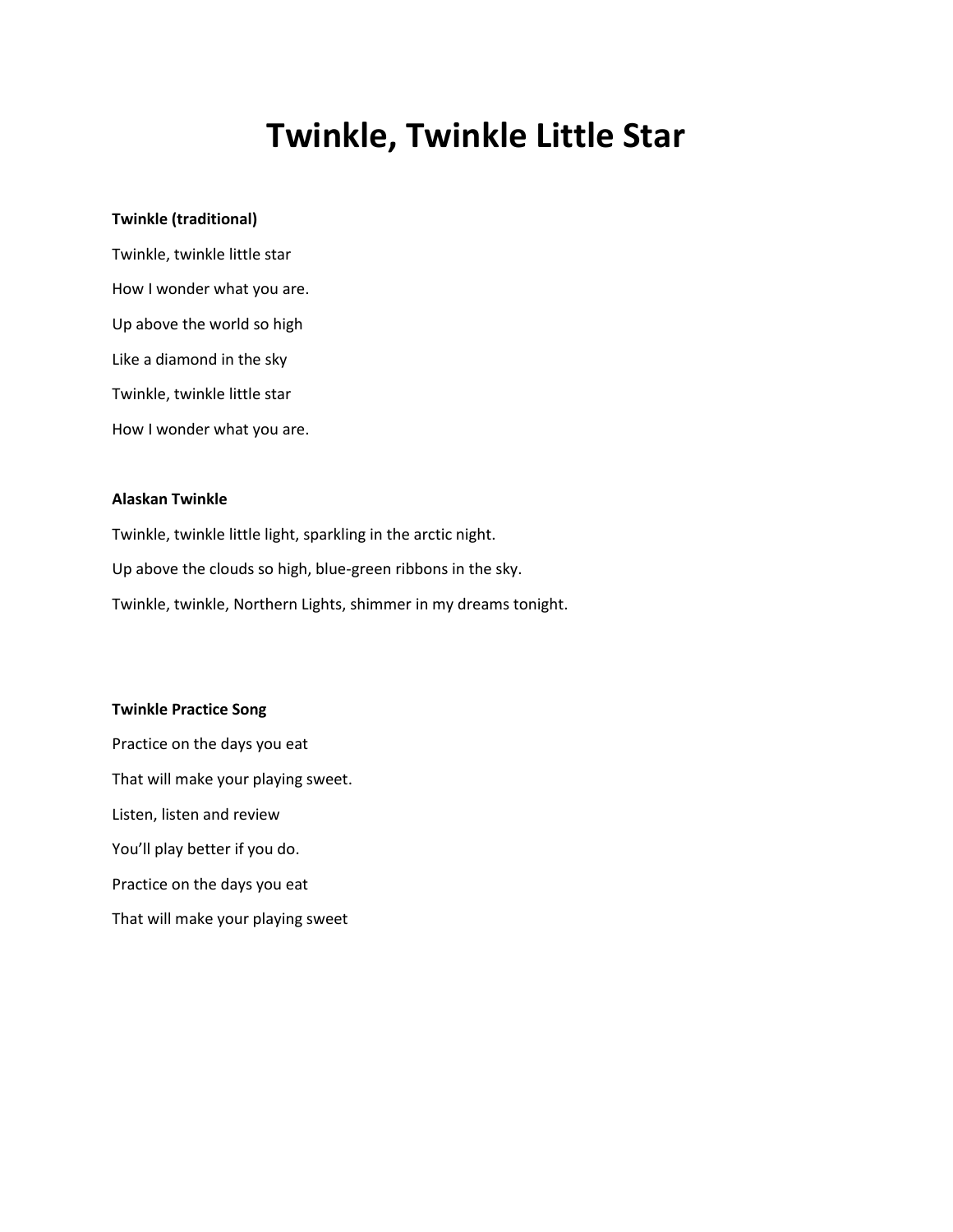# **Lightly Row**

### **Little Bird (adapted from Highlights Hello poem)**

Little bird, flying high, I can see you in the sky Little birdie up in the tree, I can hear you sing to me. Little birdie on the ground, I can see you hop around Little birdie who flies away, please come back another day.

#### **Lightly Row**

Lightly row, lightly row, down the river we will go. Always rowing, never slowing in my bright new red canoe. See the fishes swimming by, see the birds up in the sky Always rowing, never slowing in my bright new red canoe.

#### **Lightly Bow**

Lightly bow, lightly bow, on my violin I go Not too high and not too low and not too fast and not too slow. On my violin I play, music the Suzuki way Not too high and not too low and not too fast and not too slow.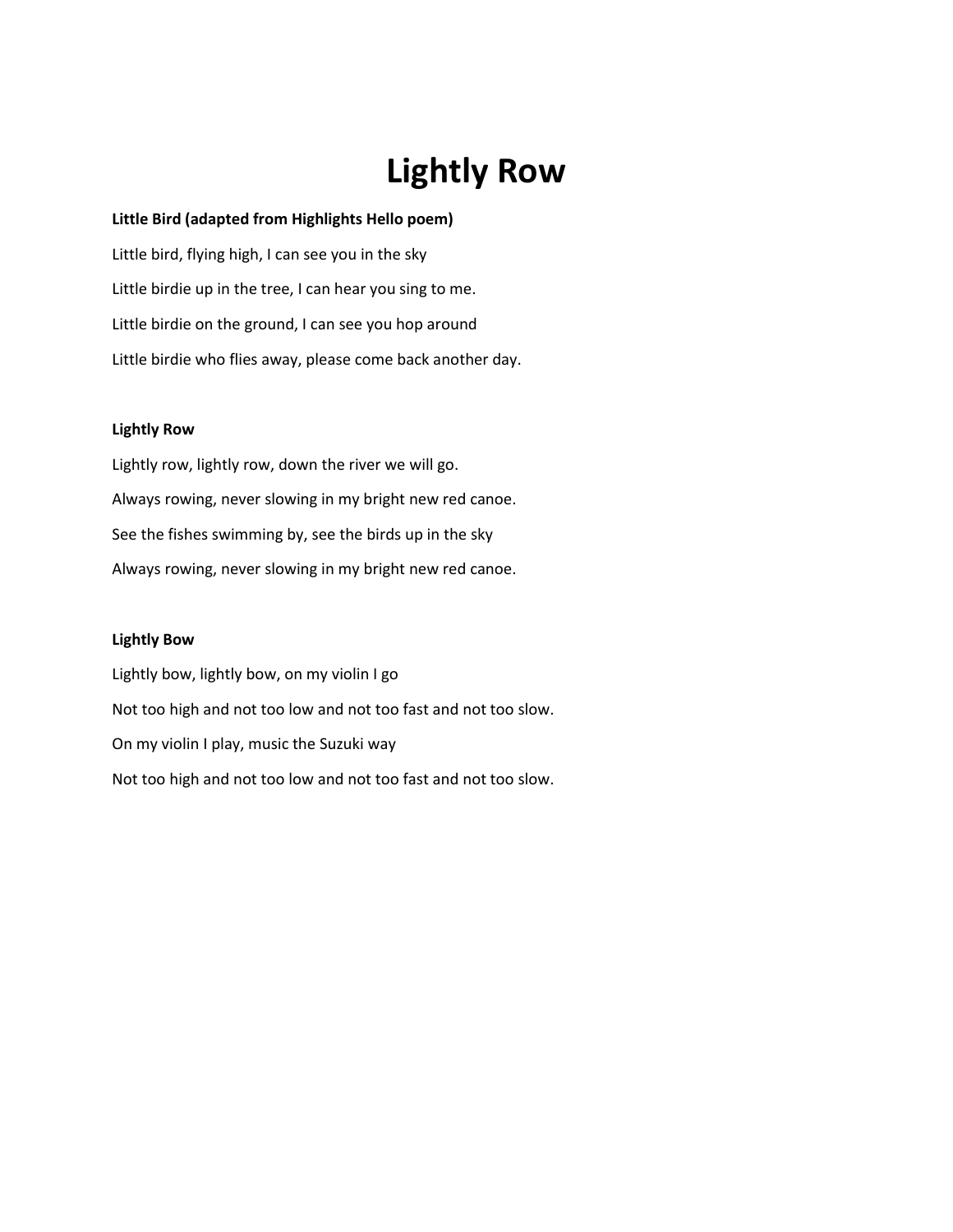# **Song of the Wind**

### **Crocodile (Mrs. Hope's favorite)**

Once there was a crocodile who snapped at all he saw (CLAP!) Snapped at all he saw (CLAP!) Til he snapped a rock and got a toothache in his jaw-aw-aw. Til he snapped a rock and got a toothache in his jaw.

### **Up the River**

Up the river we will go, a-sailing in the wind (sailing in the wind) Wind is blowing, water's flowing, boats are rowing through the foam Wind is blowing, water's flowing, boats are rowing home.

# **Twinkle all the World Around**

All Suzuki children make a happy, happy sound (happy, happy sound) Twinkle everybody, Twinkle, Twinkle all the world around Twinkle everybody, Twinkle all the world around.

# **Riding on my Bicycle**

Riding on my bicycle is really lots of fun (really lots of fun) Pedal, pedal, pedal, pedal, faster than the speed of sound. Pedal, pedal, pedal, pedal, make the wheels go round.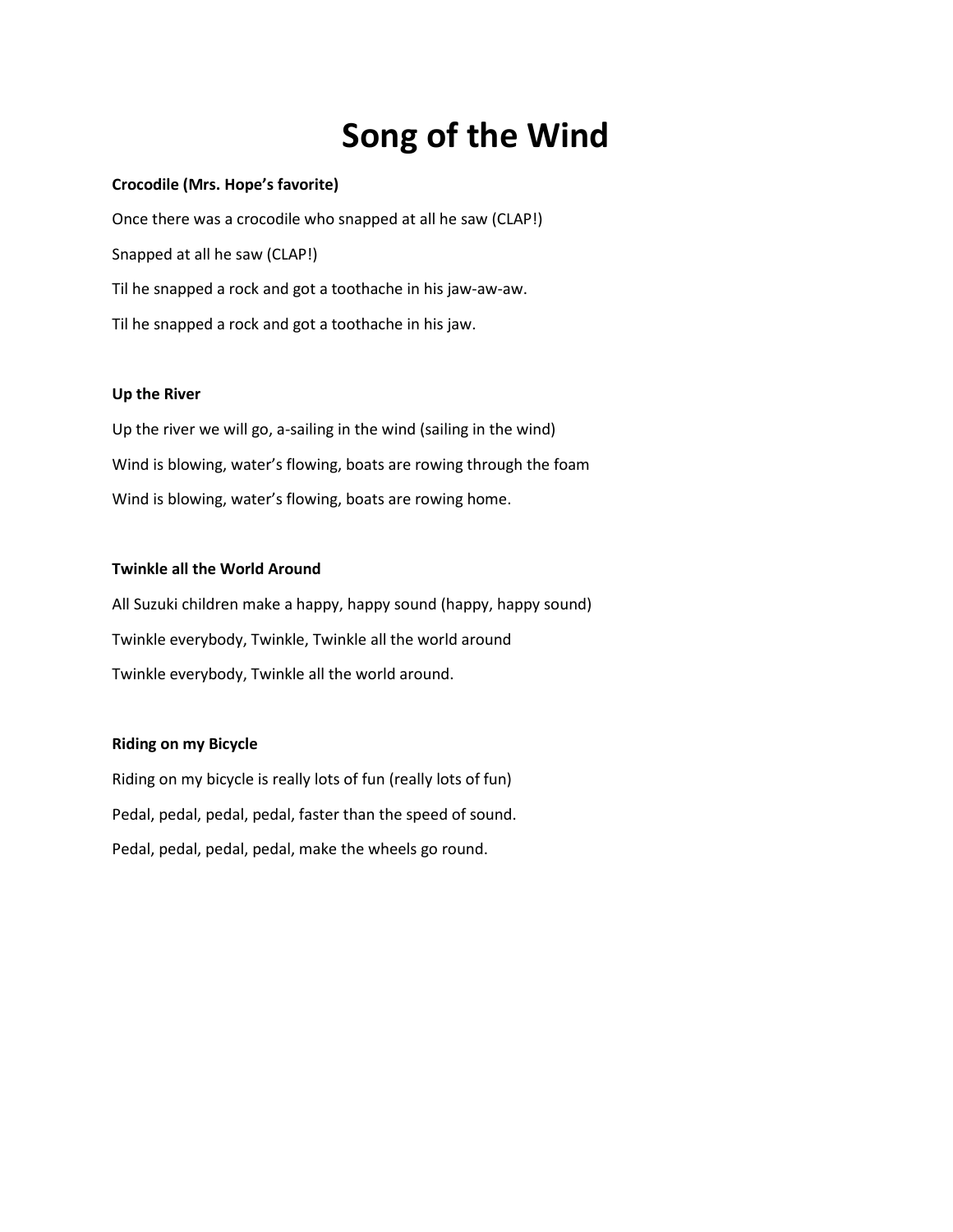# **Go Tell Aunt Rhody**

#### **Poor John**

Go tell Aunt Rhody, John is sick in bed Please tell the doctor, John is sick in bed. He had some popcorn, and some chocolate bars And peanut butter on his bread. Go tell Aunt Rhody, John is sick in bed Please tell the doctor, John is sick in bed.

### **Listen Carefully**

Go tell Aunt Rhody; listen carefully, Go tell Aunt Rhody; listen now to me. First I play loudly, I use lots of bow, Then I play softer, use less bow. Go tell Aunt Rhody; listen carefully, Go tell Aunt Rhody; listen now to me.

### **Lions for the zoo**

I'm going hunting, hunting, hunting; Hunting for lions, lions for the zoo. I'll get the big ones, fat ones, giant ones, Saving the little ones for you. I'm going hunting, hunting, hunting; Hunting for lions, lions for the zoo.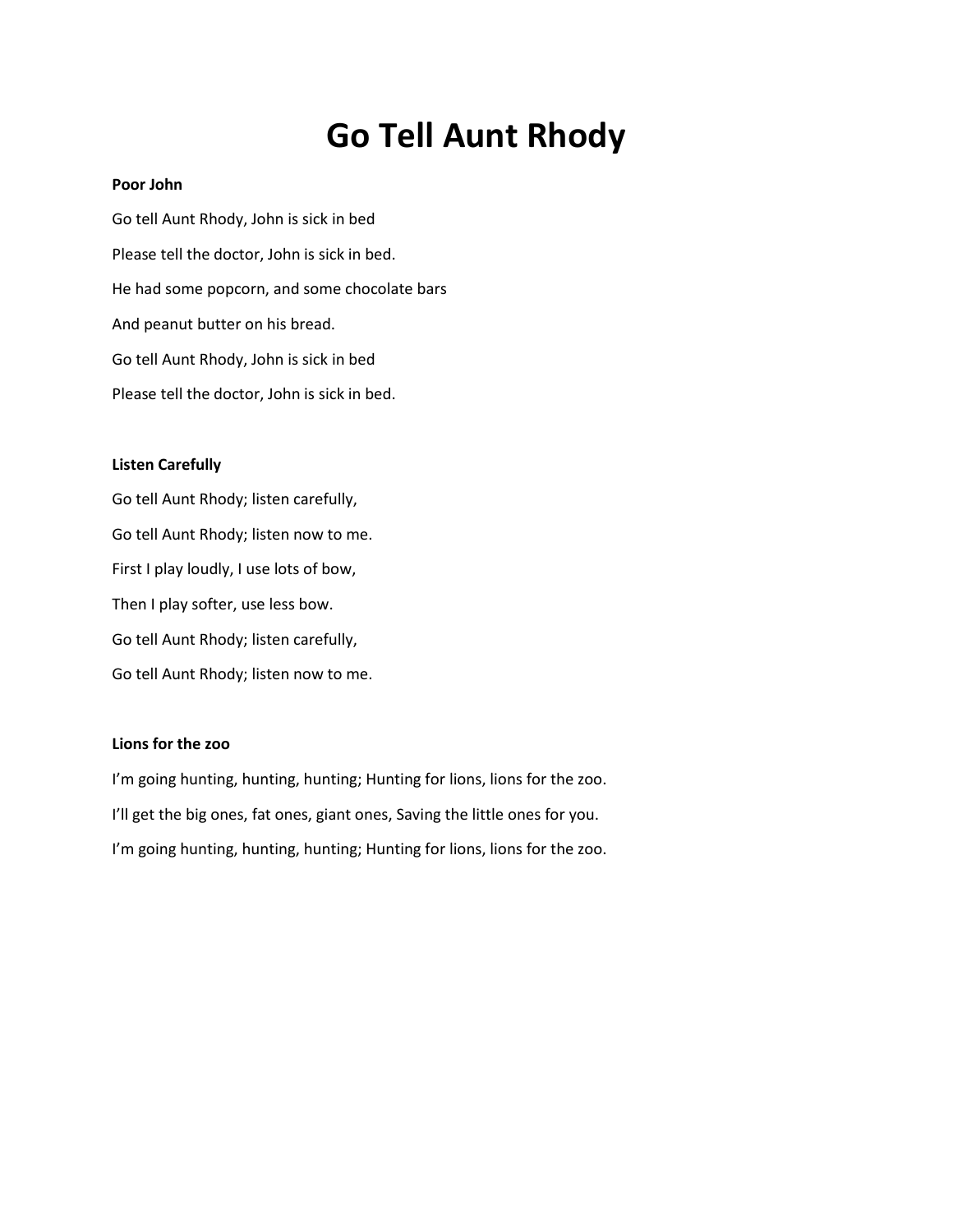# **O Come Little Children**

### **Christmas Carol #1**

O come little children, O come one and all. O come to the manger in Bethlehem's stall. To see the Lord Jesus asleep in the hay. The little Lord Jesus was born Christmas day.

### **Christmas Carol #2**

O come little children, o come one and all. To Bethlehem's stable, in Bethlehem's stall. And see with rejoicing this glorious sight Our Father in Heaven has sent us this night.

### **Peace in our lifetime**

O come, little children, O come one and all. All join hands together, both big ones and small. For peace in our lifetime, we offer this plea, For peoples together, for you and for me.

### **Children of the wood**

O come little children who live in the wood. O come little children who are kind and good. We'll play and we'll play and we'll play and we'll play

And sing happy songs as we go through the day.

# **O Come little turtle**

O come little turtle come out of your shell

I know little turtle, you've secrets to tell.

Just what are you hiding there, under your shell?

O tell, oh please tell me what's under your shell?

(on repeat): O come, little turtle, come out of your shell.

I know, little turtle, you've secrets to tell.

I see what you're hiding there, under your shell;

I see it, I see it, but I'll never tell.

# **If Wishes Were Horses**

If wishes were horses, then beggars would ride.

If windmills had windows, we'd all peer inside.

If ponies could speak, and the blind men could see,

If dreams could come true then how happy we'd be.

*(repeated up-bows come on the word "if")*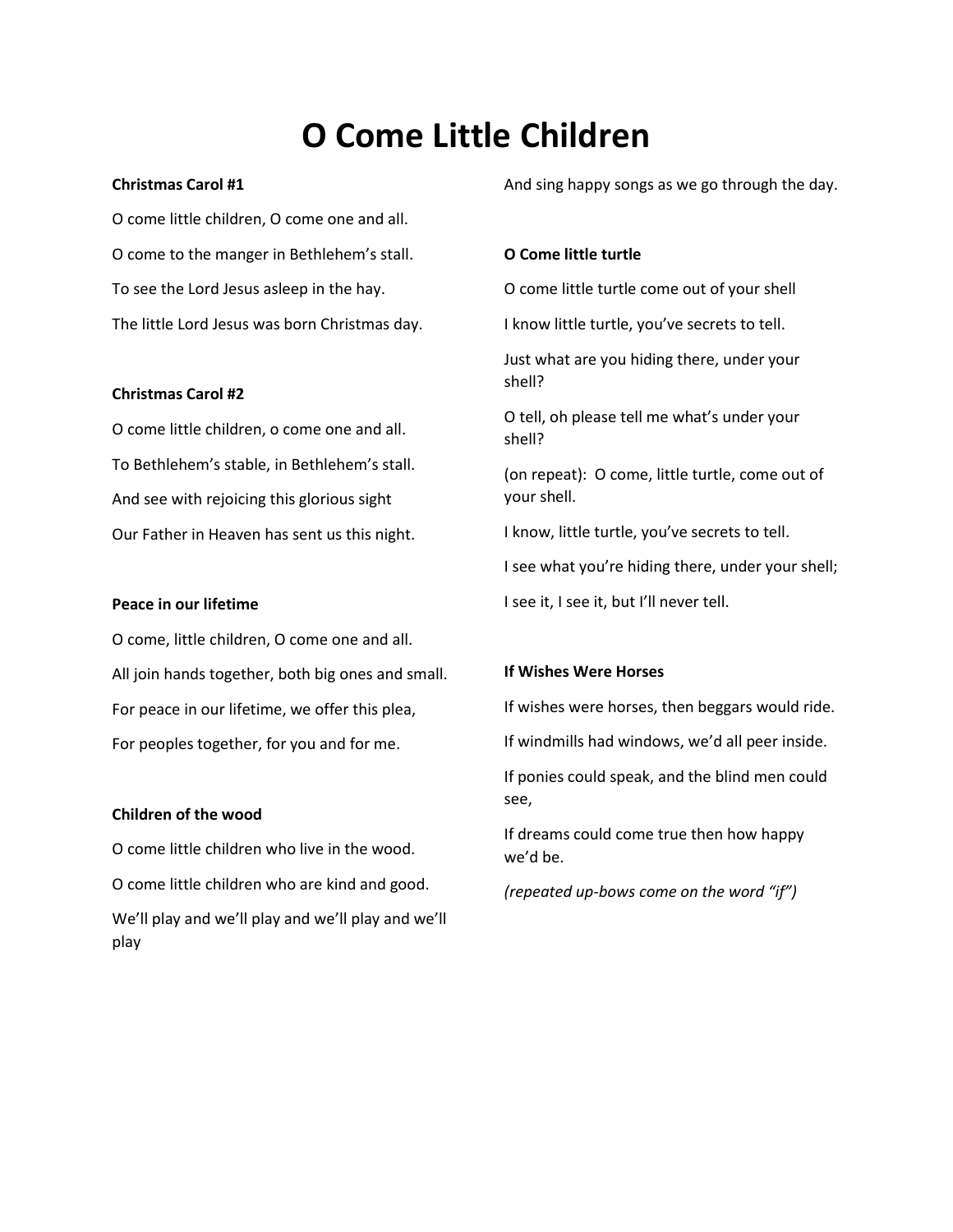# **May Song (preferred)**

### **I'm so Happy**

I'm so happy now that it's May, Birds are singing all day. Flowers blooming, springtime is here; Flowers blooming; springtime is here. I'm so happy now that it's May, Birds are singing all day.

### **Birds are Singing**

Birds are singing, winter is gone; Fish are in the river. Up above the clouds sail right by, Like big banks of snow in the sky. Birds are singing, winter is gone' Fish are in the river.

# **Dragon Baby**

Up the mountain, under a tree, Sleeps a dragon baby. Tiny tail and ears so-o small Hasn't any teeth a-at all. Up the mountain, under a tree, Sleeps a dragon baby.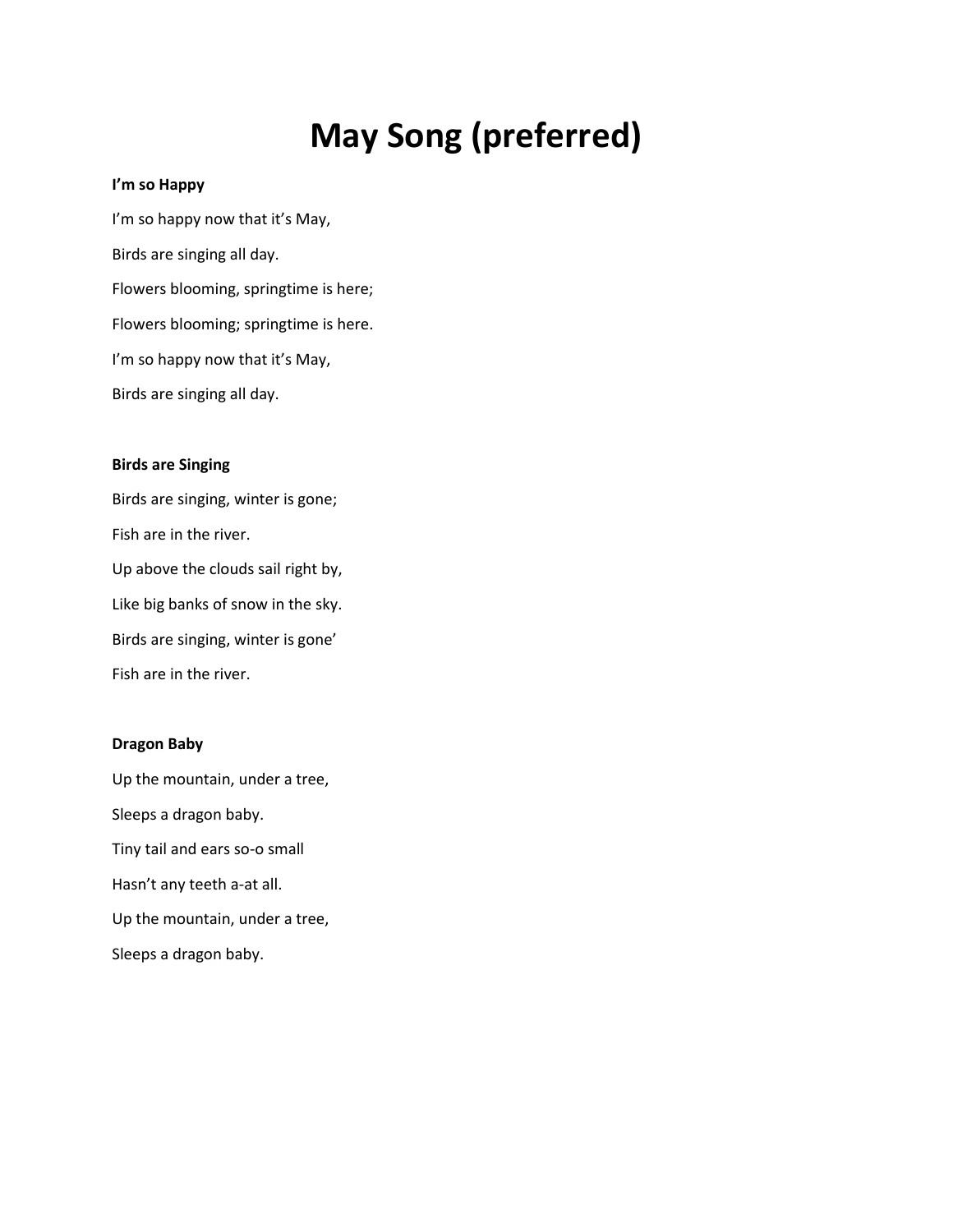# **Long, Long Ago**

### **Shoe version**

Where are the shoes that to me were so dear, long, long ago, long, long ago?

Where are the shoes that to me were so dear? Mom threw them out long ago.

Scroungy old sneakers, all grubby and torn. Best looking sneakers that ever were worn.

Where are the shoes that to me were so dear? Mom threw them out, long ago.

# **Frog on a Log**

Long, long ago on a bright sunny day I saw a frog on top a log.

Long, long ago on a bright sunny day I saw a frog on a log.

He jumped so high that I thought he could fly.

He jumped so high that I thought he could fly.

Long long ago on a bright sunny day I saw a frog on a log.

# **Princess Emma**

There was a princess with dark eyes and hair long, long ago, long, long ago

Lived in her castle with her teddy bear long, long ago, long ago.

Long, long ago, Emma, long, long ago

Long, long ago, Emma, long, long ago

There was a princess with dark eyes and hair long, long ago, long ago.

# **Princess Lovely and Fair**

There lived a princess so lovely and fair, lovely and fair, lovely and fair.

Lived in a castle way up in the air, long long ago, long ago.

Princes came riding from far, far away,

Princes came riding from far, far away.

To see the princess so lovely and fair, long, long ago, long ago.

# **Dinosaur song**

Tell me the tales that to me were so dear, of dinosaurs, of dinosaurs.

Sing me the songs I delighted to hear, of dinosaurs, dinosaurs.

I'll never meet one, not under the bed. Not in the shower, and not in the shed.

Dinosaurs lived such a long time ago, long, long ago, long ago.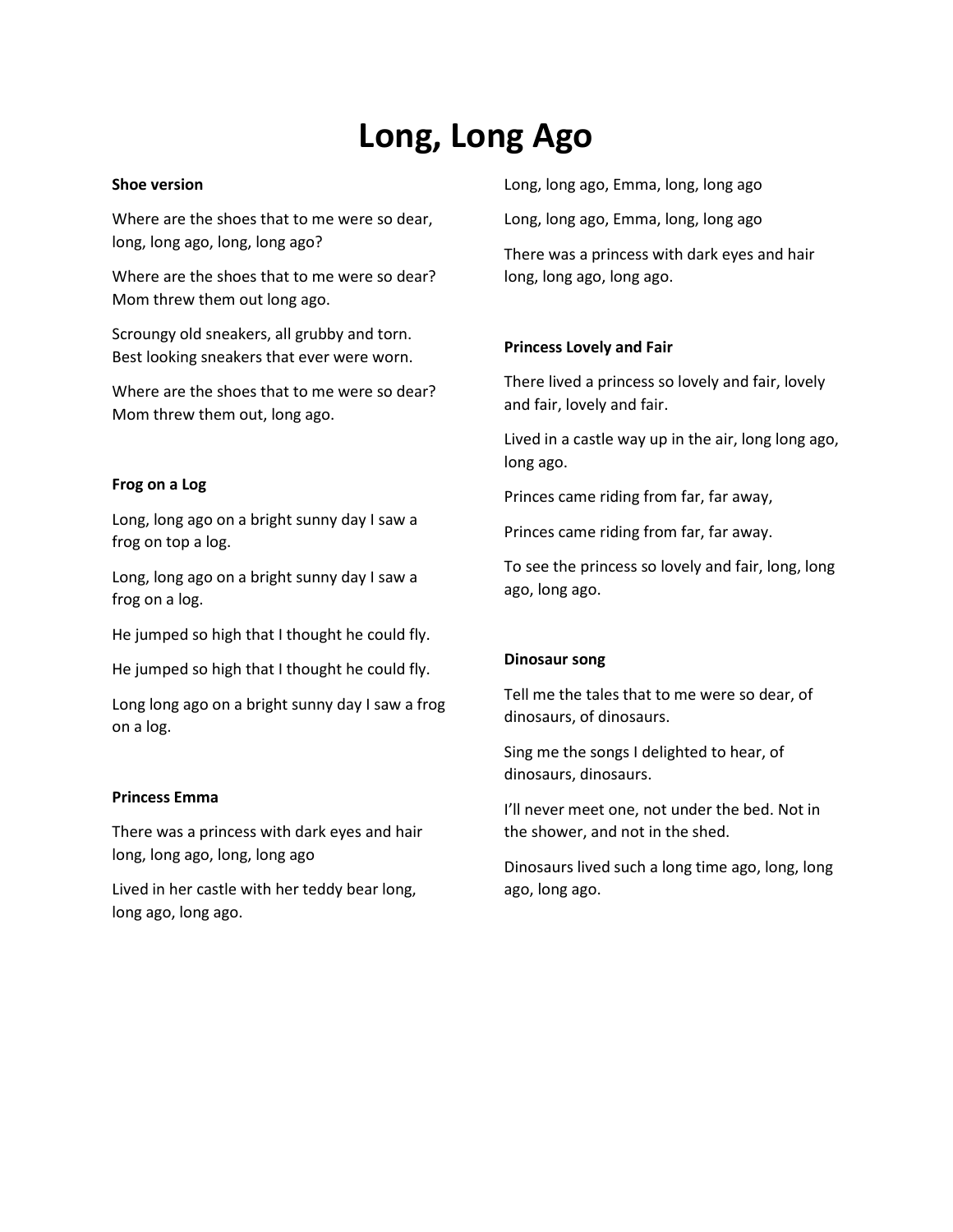# **Allegro**

# **Wake Up Shake Up**

Wake up, shake up, take off your pajamas. Eat your breakfast, time to go to school

Wake up, shake up, take off your pajamas. Eat your breakfast, time to go to school.

I don't want to, I'm so tired, I just want to sleep some more…

Wake up, shake up, take off your pajamas. Eat your breakfast, time to go to school

# **Popcorn #1**

Pop, pop, pop, pop, see the kernels popping; Watch them change from gold to fluffy white.

In the pan, they quickly grow much larger, I can hardly wait to have a bite!

Melted butter, poured on slowly. Sprinkled with a touch of salt.

Pop, pop, pop, pop, see the kernels popping; Watch them change from gold to fluffy white.

# **Popcorn #2**

Popcorn, popcorn, listen to the popcorn. Popcorn, popcorn, listen to it pop.

Popcorn, popcorn, listen to the popcorn. Popcorn, popcorn, listen to it pop.

Melted butter, poured all over, sprinkled with a touch of salt.

Popcorn, popcorn, listen to the popcorn. Popcorn, popcorn, listen to it pop.

# **Picnic**

Picnic, picnic, going on a picnic, Hot dogs, ice cream, yummy things to eat.

Picnic, picnic, going on a picnic, Hot dogs, ice cream, yummy things to eat.

Aunts and munchies, extra crunchies, Poison ivy, sunburn, ow!

Picnic, picnic, going on a picnic, Hot dogs, ice cream, yummy things to eat.

# **Monkeys**

Monkeys, monkeys swinging through the treetops. Monkeys, monkeys swinging through the air

Monkeys, monkeys swinging through the treetops. Monkeys, monkeys swinging through the air

Mushed bananas, mushed bananas, mushed bananas in your hair!

Monkeys, monkeys swinging through the treetops. Monkeys, monkeys swinging through the air

# **The Train Song**

Toot, toot, toot, the train is in the station. Ding, ding, ding, put down the crossing gate.

Wave, wave, wave, the engineer is waving. Down the track the train is moving straight.

Round and round the wheels are turning. Slower, slower, till they stop…

Toot, toot, toot, the train is in the station. Ding, ding, ding, put down the crossing gate.

# **Yummy Noodles**

Noodles, noodles, I just love my noodles. I think I could eat them every day!

Noodles, noodles, yummy, yummy noodles! I love noodles cooked in any way!

Long or short ones, round or wide ones, with some cheese, please if I may,

How I love a heaping plate of noodles! I think I could eat them every day!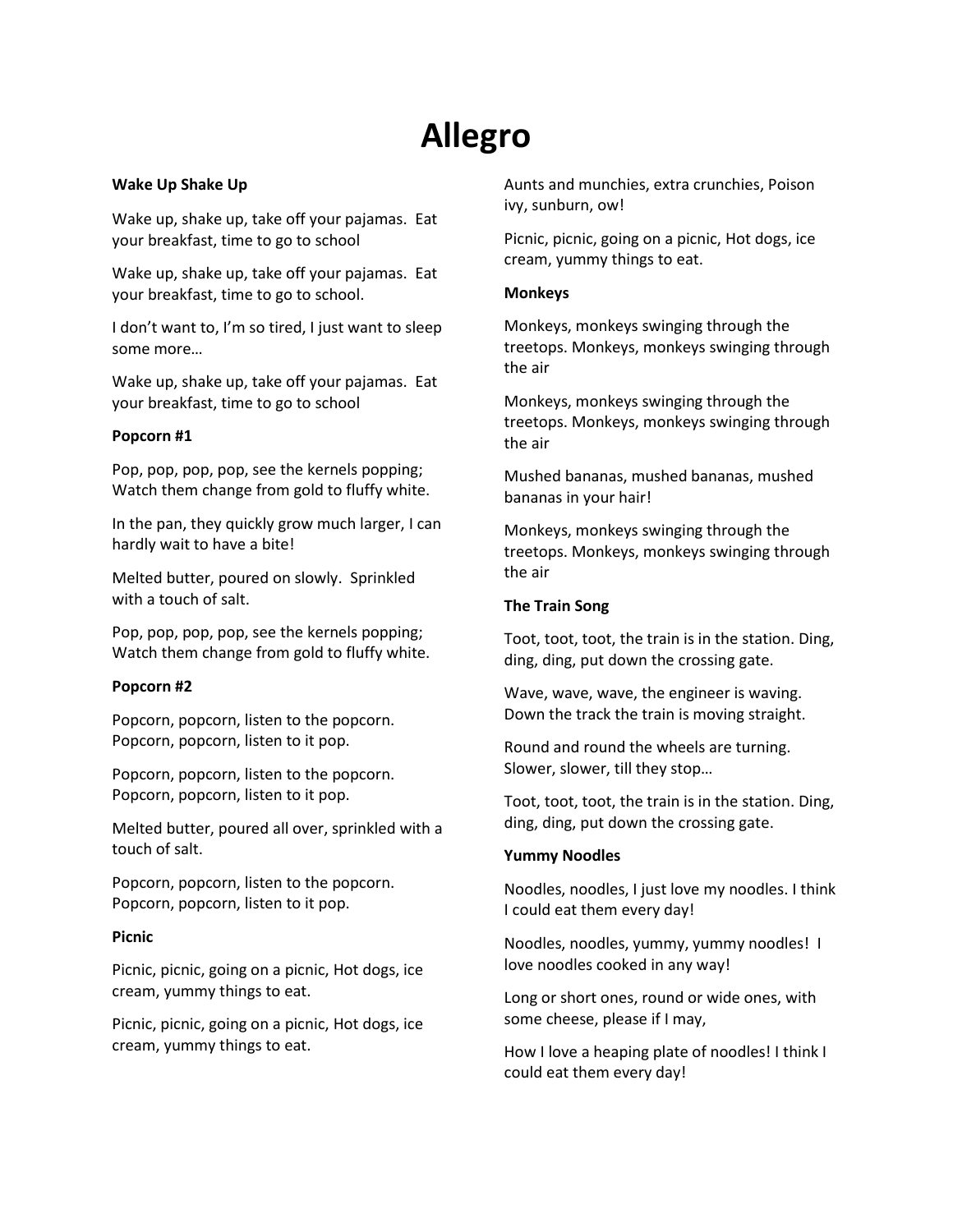# **Perpetual Motion**

### **Alligator Escalator**

Have you seen an alligator, Riding up an escalator? I have seen an alligator, Riding in the elevator. Once I saw a ballerina On my way to Pasadena Once I saw a ballerina Playing on her concertina. Have you seen an armadillo Fast asleep upon a pillow? Have you seen an armadillo Fast asleep upon a pillow? Have you seen an alligator, Riding up an escalator? I have seen an alligator, Riding in the elevator?

### **Practice Song**

Practice, practice, practice, practice, Every day we get to practice. Practice, practice, practice, practice, Every day we love to do it. If it's cloudy, if it's rainy, We don't ever get complainy; Even when the sun is shining You don't ever hear us whining. Sunday, Monday, Tuesday, Wednesday, Thursday, Friday, Saturday and Sunday, Monday, Tuesday, Wednesday, Thursday, Friday, Saturday and Practice, practice, practice, practice, Every day we get to practice. Practice, practice, practice, practice, Every day we *love* to do it.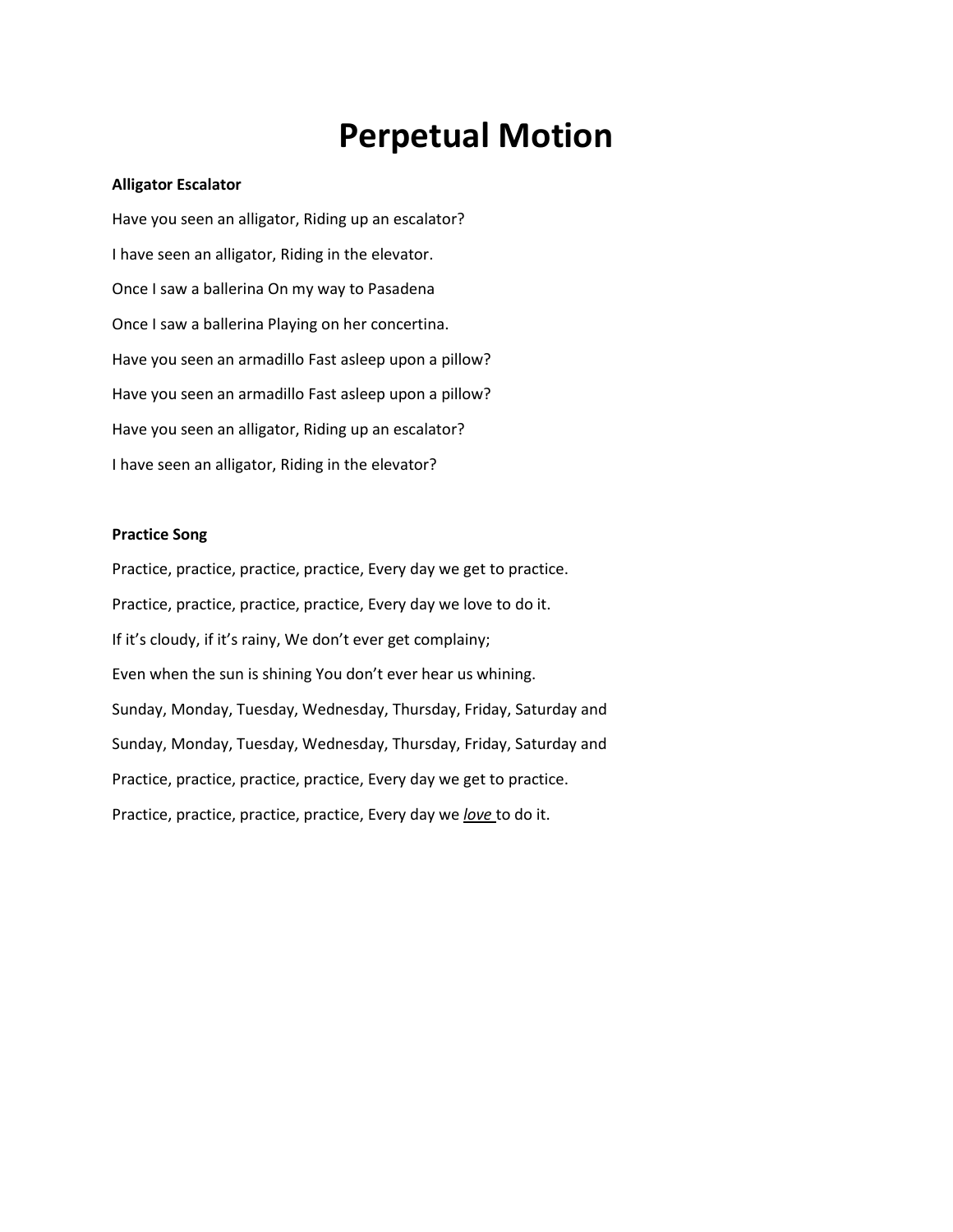# **Allegretto**

### **Jump and Bounce**

Jump and bounce, jump and bounce, Like a frog on the loose, Jump and bounce, jump and bounce, You don't need an excuse.

Jump and bounce, jump and bounce, Like a ball, ping ping pong; Jump and bounce, jump and bounce, All day long.

Jump and bounce, boom boom boom, Jump and bounce, zoom zoom zoom. Jump and bounce anywhere But in my living room!

Jump and bounce, jump and bounce, like a ball, ping ping pong; Jump and bounce, jump and bounce, All day long.

# **The Three Bears**

In the woods, far away, on a hot summer's day the three bears' cabin stood, at the edge of the wood.

In the woods, far away, on a hot summer's day the three bears went away for a walk.

First the big Papa Bear, then the kind Mama Bear, then behind, with his chair, came the small Baby bear

In the woods, far away, on a hot summer's day the three bears went away for a walk.

# **The Three Pigs**

You may think that you know all about The Three Pigs, that you all know the score, that you've heard it before.

But there's more to this tale than you've ever been told, lend an ear and the tale will unfold.

The three pigs, oink, oink, oink, all now grown really grown, they eat well, you can tell that life is fine for swine.

They build houses of brick, they work hard every day, but they make sure there's time left to play.

# **New Shoelaces**

Oh, I have new shoelaces on my favorite shoes, they're the very best shows anybody could choose!

Oh, I have new shoelaces on my best blue shoes, they're the prettiest shoes I could choose.

I'm so happy to jump! I'm so happy to hop!

I'm so happy to skip! See my shoes as I walk!

Oh, I have new shoelaces on my favorite shoes, they're the very best shoes I could choose.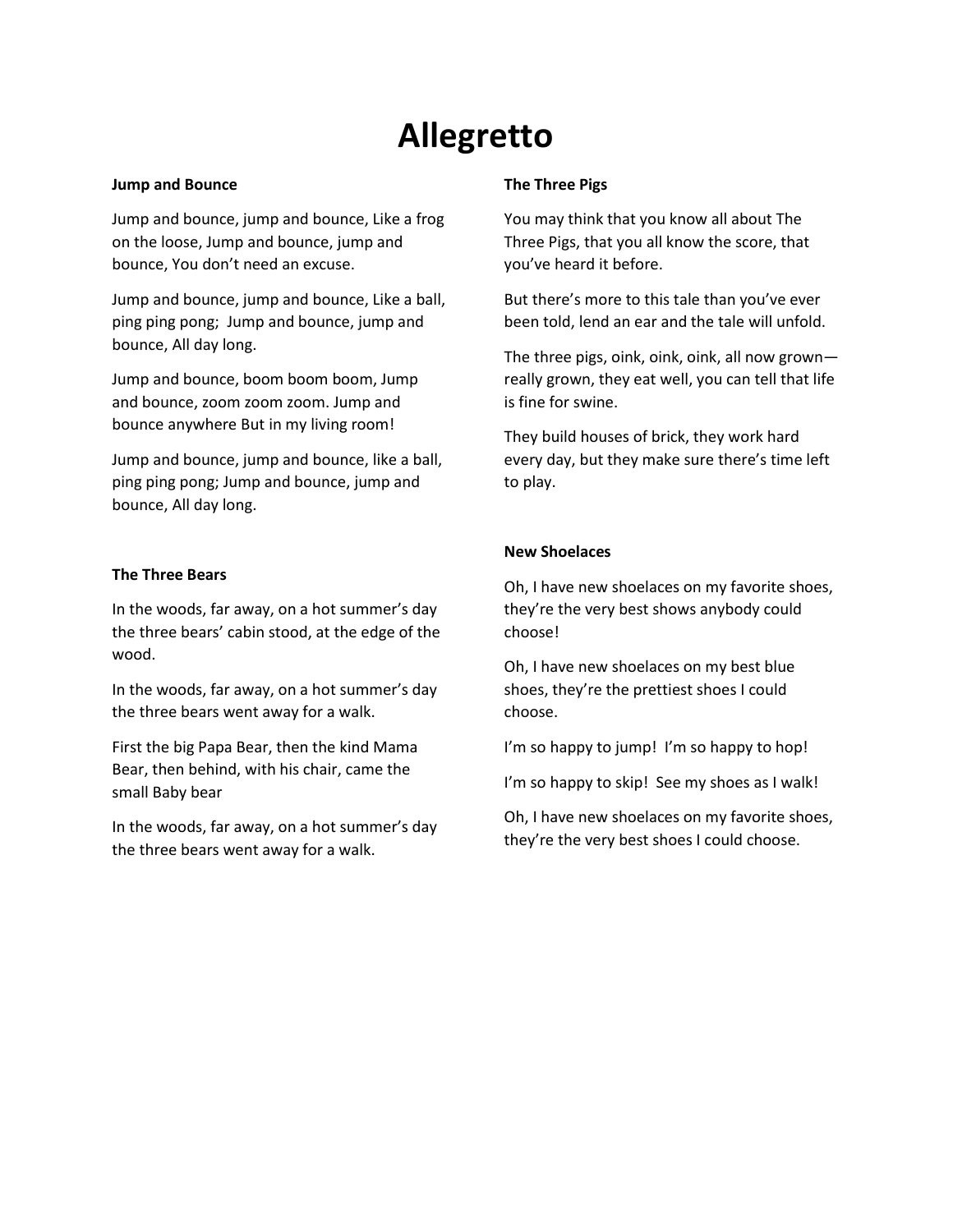#### **Andantino**

Little pig, little pig, let me come in! (wolf) Not by the hair of my chinny, chin, chin. (pig #1) Little pig, little pig, let me come in! (wolf) Not by the hair of my chinny, chin, chin. (pig #2) Big bad wolf is blowing our house, Huff and puff and huff and puff and… (all 3 pigs) Little pig, little pig, let me come in! (wolf) Not by the hair of my chinny, chin, chin. (pig #3)

### **If you Sneeze**

You can sneeze, if you please, elephants do— With a one, and a two, kurchee kerchoo! You can sneeze, if you please, elephants do— With a one, and a two, ah-ah-ah-choo. Hanky panky, dippity do— God bless me and God bless you, too! You can sneeze, if you please, elephants do— With a one and a two, ah-ah-ah-choo!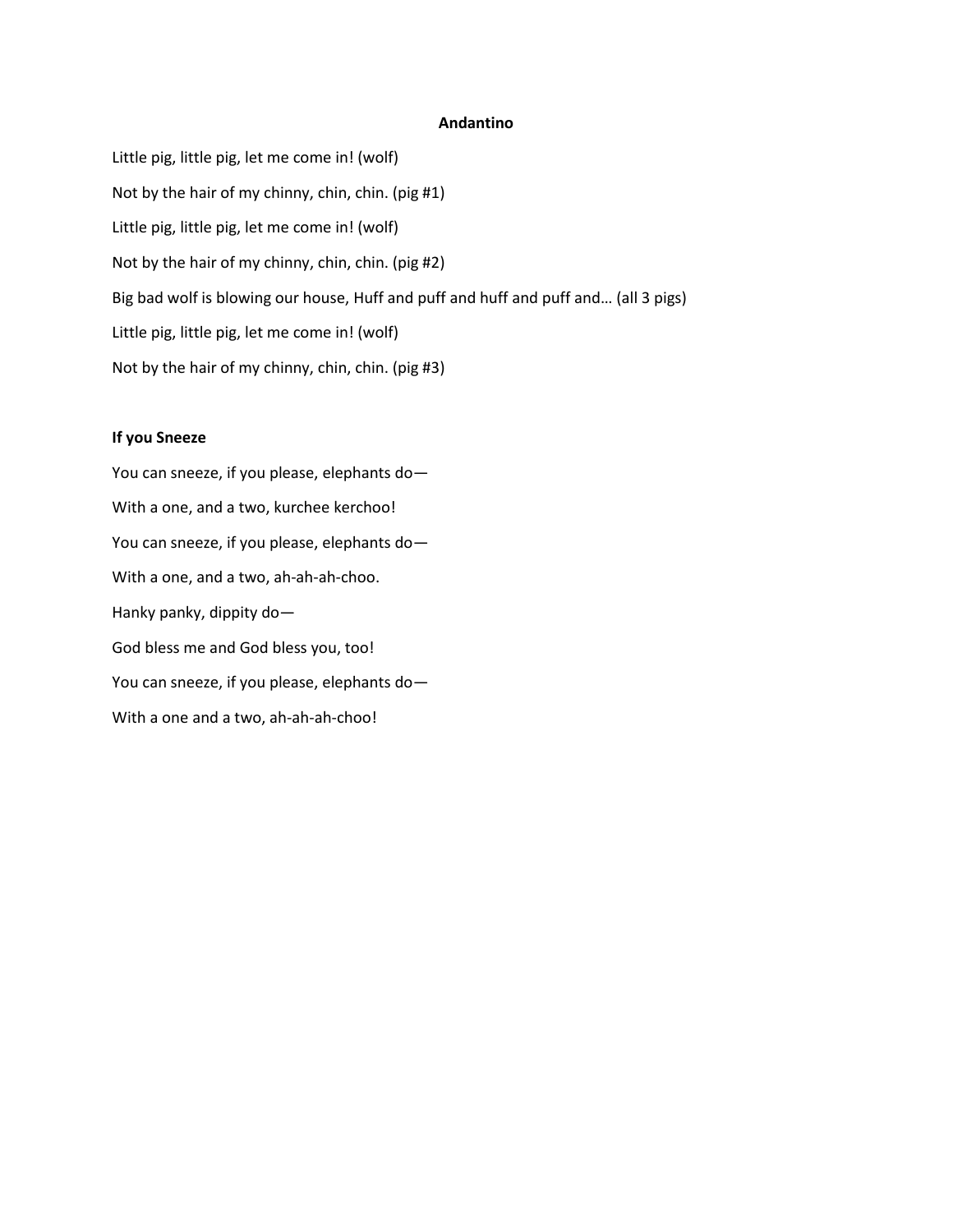# **Etude**

#### **Skunk Encounter**

If you chance to meet a skunk while walking through the woods Be sure to stay a ways away because skunks' eyes aren't very good He might think you're an old grey wolf, an elephant or grizzly bear And if he does, he'll turn around and spray his perfume in the air And then you'll have to scrub and scrub and scrub, and then you'll have to Boil your clothes and scrub the tub…so if you see a fuzzy little black and white cat While you're walking through the woods, you'd better stay away!

### **Henrietta Poppeletta**

Henrietta Poppeletta had a special friend to play Named Wilhelmina Window-Clearner, and she brought along her football Henrietta Poppeletta picked it up and threw it back To Wilhelmina Window-Cleaner, and it smashed right through a window Mother came right down the stairs and called to Father, Father came right down the stairs and quickly picked up Henrietta Popoletta, picked her up and spanked her hard, and sent her off to bed!

### **Violinists**

Violinists, violinists, all around the town I see one there, I see one there, I see one there, Oh listen violinists, violinists, violinists, all around the town I see one there, I see one there, I see one there. Oh listen—

One of them is playing such a lovely scale and Two of them and three of them are joining in, oh yes I see those violinists, violinists, all around the town And making music everywhere!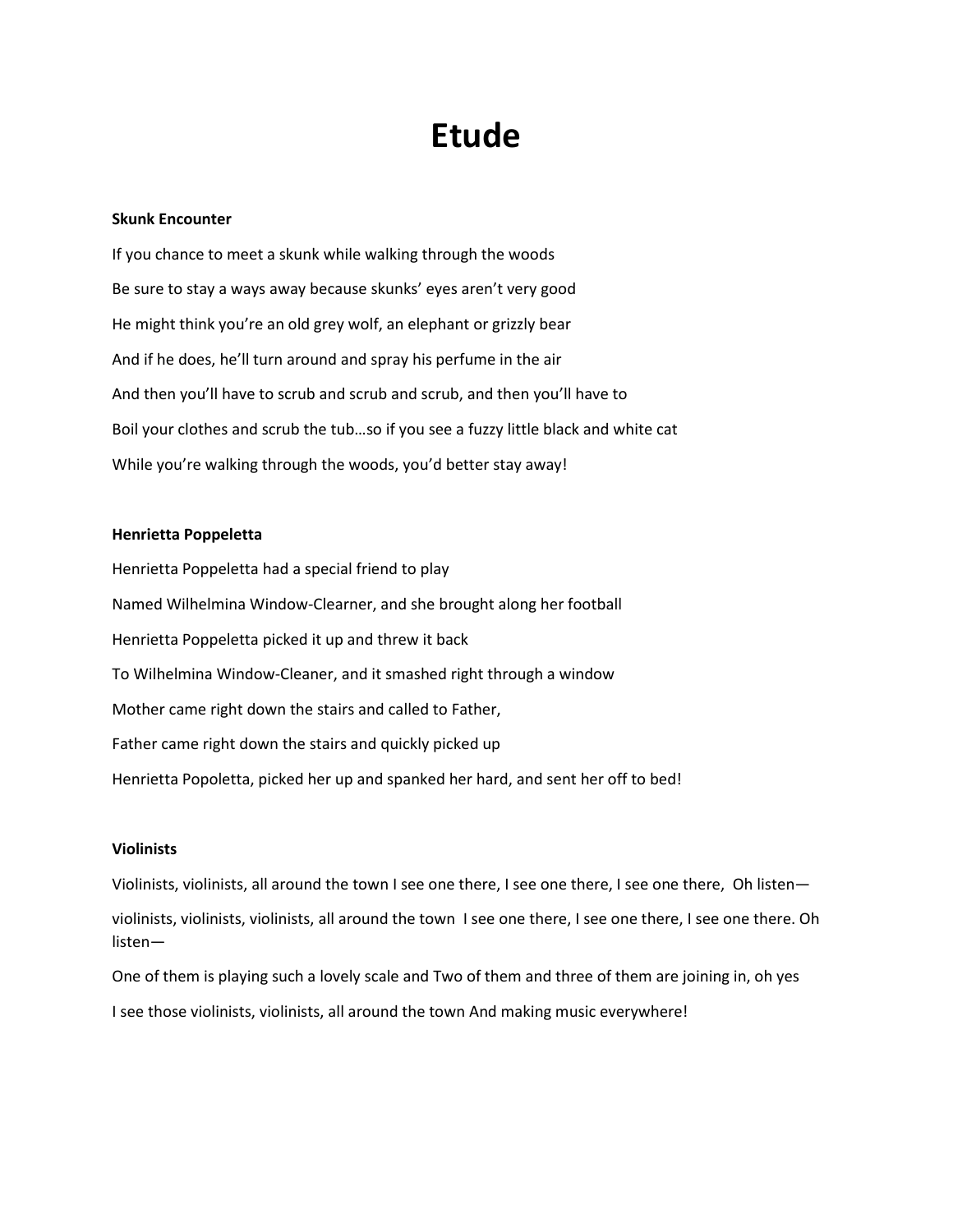# **Minuet 1**

I want to learn Minuet 1 really well, such lovely music. I want to play it for my mom and dad. (repeat) And when I learn the notes I can learn all of the next song Then I will learn to dance the minuet dance with my friend. I have learned the Minuet 1 oh very well, Such lovely music. Now I can play it for my mom and dad. (repeat)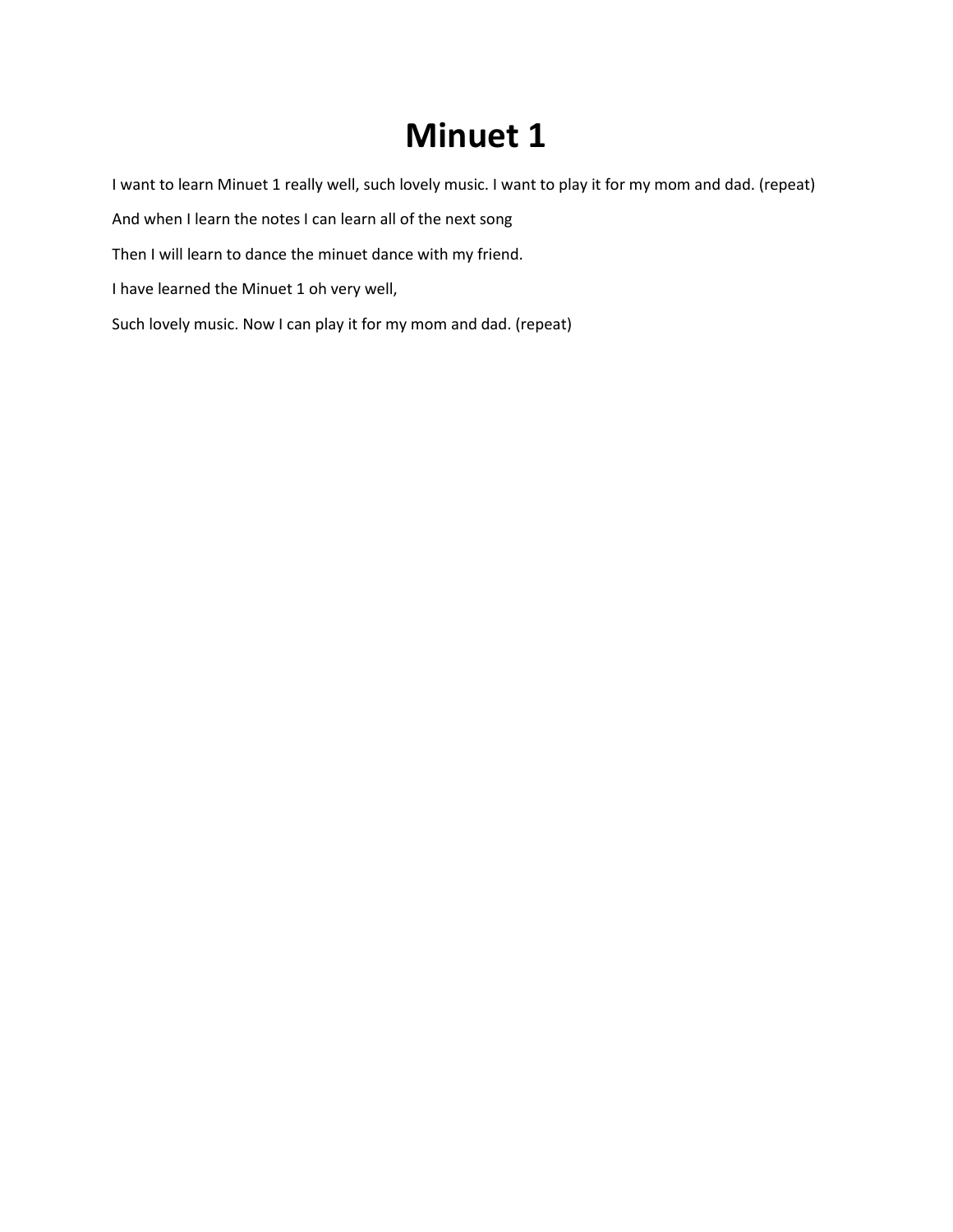# **Minuet 2**

#### **Peanut Butter Sandwiches**

I like peanut butter sandwiches, I like peanut butter sandwiches My mom makes them, my dad makes them, and I can make them too. I like peanut butter sandwiches, I like peanut butter sandwiches. My sister makes them, my brother makes them, and I can make them too. (repeat) Peanut butter goes with jelly and peanut butter goes with honey too. Peanut butter goes with everything, chocolate chip ice-cream bars, how I love Those peanut butter sandwiches that my mom and my dad and I can make too. I like them, I like them, they taste so good inside! I like peanut butter sandwiches, I like peanut butter sandwiches. My mom can make them, my dad can make them, and I can make them too.

#### **Goodnight**

It is time to go to sleep. Good night. It is time to go to sleep. Good night. No, no, I don't want to go to sleep. I don't want to sleep. I want to play Minuet 2 now. I want to play Minuet 2 now. Please, I would rather play music on my beautiful violin. (repeat)\_ If you do not go to sleep right now, You will not grow very big at all You will be too tired to play. And so Please go to sleep and dream. Say goodnight. Your lovely violin will be sleeping too. You can play it in yo-ur dreams. Good night, Mom. Good night, Dad. I want to go to sleep. It is time to go to sleep. Good night. It is time to go to sleep. Good night. I want to sleep and dream, list'ning to my beautiful violin.